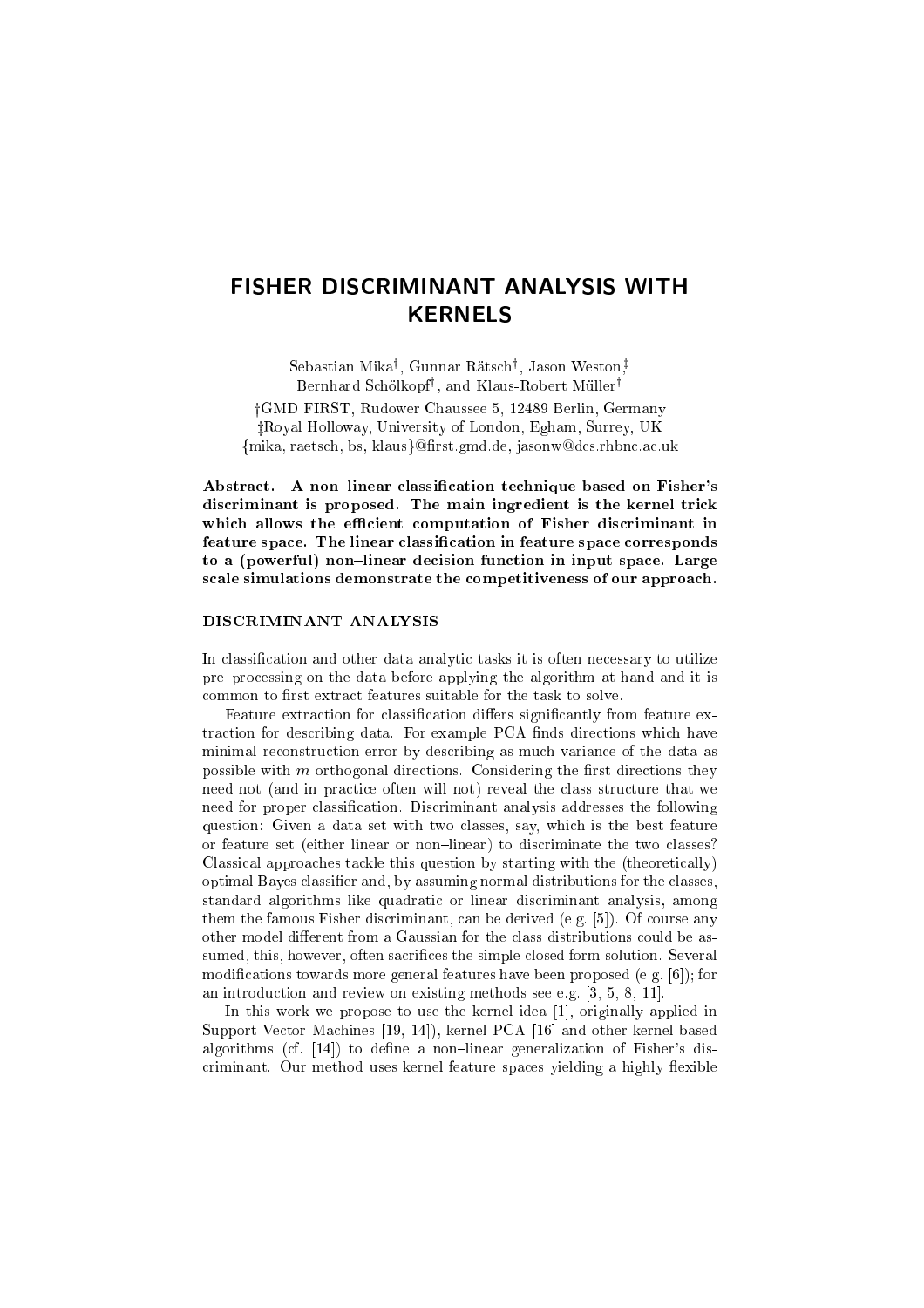algorithm which turns out to be competitive with Support Vector Machines.

Note that there exists a variety of methods called Kernel Discriminant Analysis [8]. Most of them aim at replacing the parametric estimate of class conditional distributions by a non-parametric kernel estimate. Even if our approach might be viewed in this way too, it is important to note that it goes one step further by interpreting the kernel as a dot-product in another space. This allows a theoretically sound interpretation together with an appealing closed form solution.

In the following we will first review Fisher's discriminant, apply the kernel trick, then report classification results and finally present our conclusions. In this paper we will focus on two-class problems only and discriminants linear in the feature space.

## FISHER'S LINEAR DISCRIMINANT

Let  $\mathcal{X}_1 = {\mathbf{x}_1^1, \dots, \mathbf{x}_{\ell_1}^1}$  and  $\mathcal{X}_2 = {\mathbf{x}_1^2, \dots, \mathbf{x}_{\ell_2}^2}$  be samples from two different classes and with some abuse of notation  $\mathcal{X} = \mathcal{X}_1 \cup \mathcal{X}_2 = \{x_1, \ldots, x_\ell\}.$ Fisher's linear discriminant is given by the vector  $w$  which maximizes

$$
J(w) = \frac{w^T S_B w}{w^T S_W w} \tag{1}
$$

where

$$
S_B := (m_1 - m_2)(m_1 - m_2)^T \text{ and } (2)
$$

$$
S_W \quad := \quad \sum_{i=1,2} \sum_{\bm{x} \in \mathcal{X}_i} (\bm{x} - \bm{m}_i)(\bm{x} - \bm{m}_i)^T \tag{3}
$$

are the between and within class scatter matrices respectively and  $m_i$  is defined by  $m_i := \frac{1}{\ell_i} \sum_{j=1}^{\ell_i} x_j^i$ . The intuition behind maximizing  $J(w)$  is to find a direction which maximizes the projected class means (the numerator) while minimizing the classes variance in this direction (the denominator). But there is also a well known statistical way to motivate  $(1)$ :

Connection to the optimal linear Bayes classifier: The optimal Bayes classifier compares the a posteriori probabilities of all classes and assigns a pattern to the class with the maximal probability (e.g.  $[5]$ ). However, the aposteriori probabilities are usually unknown and have to be estimated from a finite sample. For most classes of distributions this is a difficult task and often it is impossible to get a closed form estimate. However, by assuming normal distributions for all classes, one arrives at quadratic discriminant analysis (which essentially measures the Mahalanobis distance of a pattern towards) the class center). Simplifying the problem even further and assuming equal covariance structure for all classes, quadratic discriminant analysis becomes linear. For two-class problems it is easy to show that the vector  $w$  maximizing  $(1)$  is in the same direction as the discriminant in the corresponding Bayes optimal classifier. Although relying on heavy assumptions which are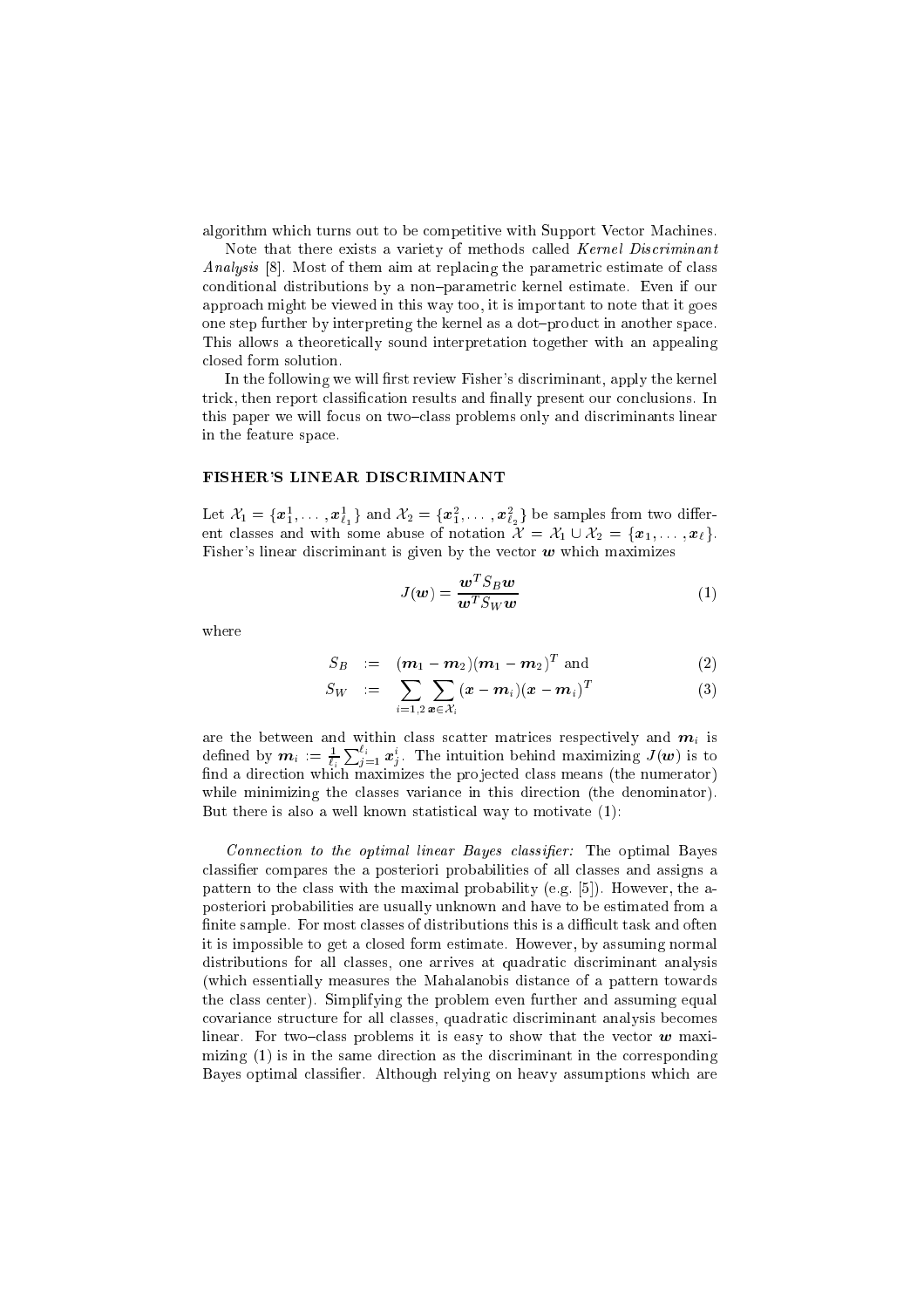not true in many applications, Fisher's linear discriminant has proven very powerful. One reason is ertainly that a linear model is rather robust against noise and most likely will not overfit. Crucial, however, is the estimation of the scatter matrices, which might be highly biased. Using simple "plug-in" estimates as in (2) when the number of samples is small ompared to the dimensionality will result in a high variability. Different ways to deal with such a situation by regularization have been proposed (e.g.  $[4, 7]$ ) and we will return to this topi later.

#### FISHER'S DISCRIMINANT IN THE FEATURE SPACE

Clearly, for most real-world data a linear discriminant is not complex enough. To increase the expressiveness of the discriminant we could either try to use more sophisticated distributions in modeling the optimal Bayes classifier or look for non-linear directions (or both). As pointed out before, assuming general distributions will ause trouble. Here we restri
t ourselves to nding non-linear directions by first mapping the data non-linearly into some feature space  $\mathcal F$  and computing Fisher's linear discriminant there, thus thus implicitly yielding a non-linear discriminant in input space.

Let  $\Phi$  be a non-linear mapping to some feature space  $\mathcal{F}$ . To find the linear discriminant in  $\mathcal F$  we need to maximize

$$
J(w) = \frac{w^T S_B^{\Phi} w}{w^T S_W^{\Phi} w} \tag{4}
$$

where now  $w \in \mathcal{F}$  and  $\mathcal{F}_{B}$  and  $\mathcal{F}_{W}$  are the corresponding matrices in  $\mathcal{F}$ , i.e.

$$
\begin{array}{rcl} S^{\Phi}_{B} & := & (m^{\Phi}_{1}-m^{\Phi}_{2})(m^{\Phi}_{1}-m^{\Phi}_{2})^{T} \,\, \textrm{and} \\ S^{\Phi}_{W} & := & \displaystyle \sum_{i=1,2} \displaystyle \sum_{\boldsymbol{x} \in \mathcal{X}_{i}} (\Phi(\boldsymbol{x})-m^{\Phi}_{i})(\Phi(\boldsymbol{x})-m^{\Phi}_{i})^{T} \end{array}
$$

with  $m_i := \frac{1}{\ell_i}$  $\sum_{i=1}^{t_i} \Phi(x_i^i)$ .

Introducing kernel functions: Clearly, if  $\mathcal F$  is very high-or even infinitely dimensional this will be impossible to solve directly. To overcome this limitation we use the same trick as in Kernel PCA [16] or Support Vector Machines. Instead of mapping the data explicitely we seek a formulation of the algorithm which uses only dot-products  $(\Phi(x) \cdot \Phi(y))$  of the training patterns. As we are then able to compute these dot-products efficiently we can solve the original problem without ever mapping explicitely to  $\mathcal{F}$ . This can be achieved using Mercer kernels (e.g. [12]): these kernels  $k(x, y)$  compute a dot-product in some feature space F, i.e.  $k(x, y) = (\Phi(x) \cdot \Phi(y))$ . Possible hoi
es for k whi
h have proven useful e.g. in Support Ve
tor ma
hines or Kernel PCA are Gaussian RDF,  $k(x, y) = \exp(-||x - y|| / C)$ , or polynomial kernels,  $\kappa(x, y) = (x \ y)$ , for some positive constants c and a respectively.

To find Fisher's discriminant in the feature space  $\mathcal{F}$ , we first need a formulation of  $(4)$  in terms of only *dot products* of input patterns which we then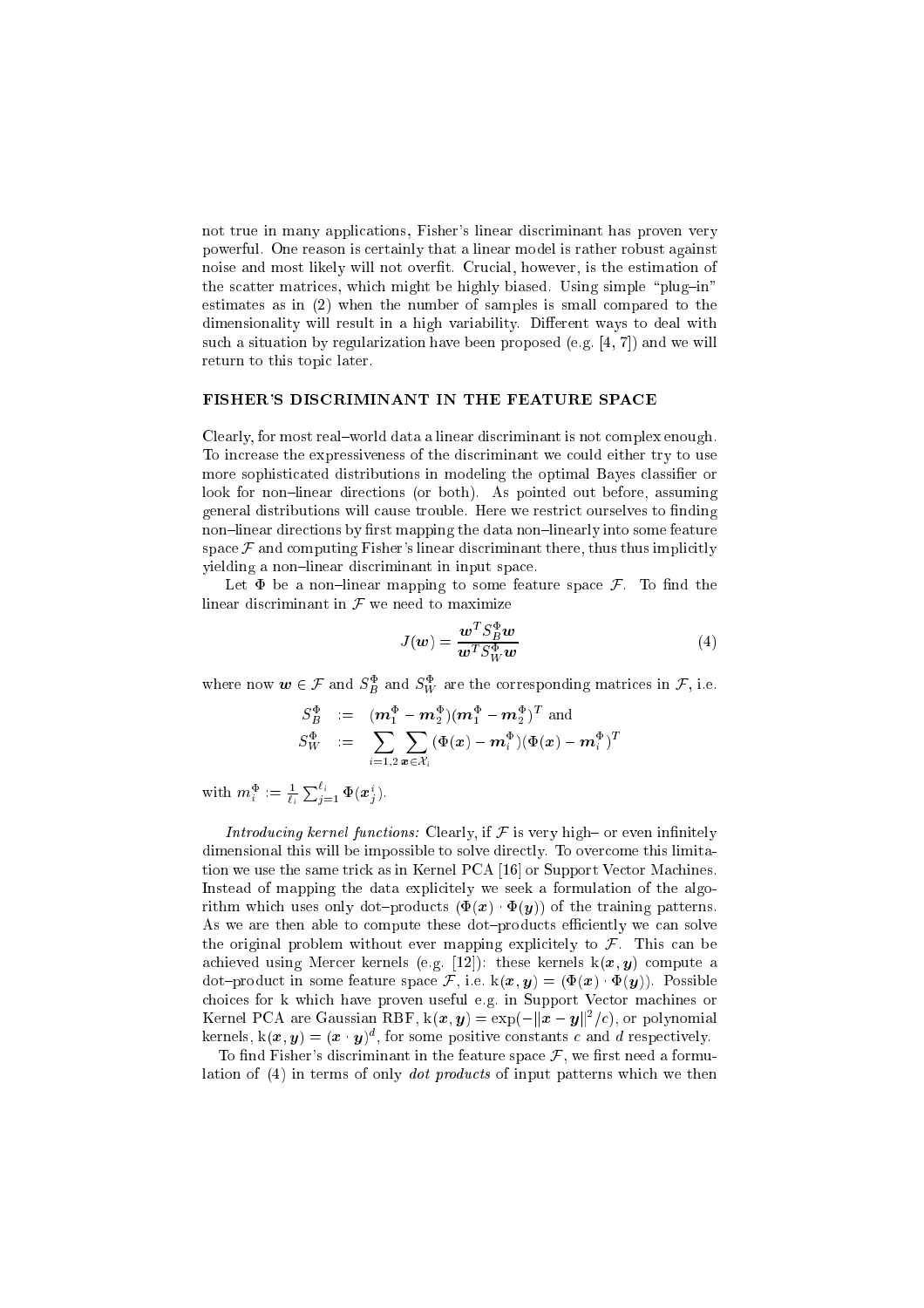replace by some kernel function. From the theory of reproducing kernels we know that any solution  $w \in \mathcal{F}$  must lie in the span of all training samples in  $\mathcal F$ . Therefore we can find an expansion for  $w$  of the form

$$
\boldsymbol{w} = \sum_{i=1}^{\ell} \alpha_i \Phi(\boldsymbol{x}_i)
$$
 (5)

Using the expansion (5) and the definition of  $m_i$  we write

$$
\boldsymbol{w}^T \boldsymbol{m}_i^{\Phi} = \frac{1}{\ell_i} \sum_{j=1}^{\ell} \sum_{k=1}^{\ell_i} \alpha_j \, k(\boldsymbol{x}_j, \boldsymbol{x}_k^i)
$$

$$
= \alpha^T \boldsymbol{M}_i
$$
(6)

where we defined  $(M_i)_j := \frac{1}{\ell_i}$  $\sum_{k=1}^{t_i} k(x_j, x_k^i)$  and replaced the dot products  $\mathbf{f}$  the kernel function. Now the numerator of (4). Be using the numerator of (4). Be using the numerator of (4). definition of  $\sigma_B^+$  and (6) it can be rewritten as

$$
\boldsymbol{w}^T S_B^{\Phi} \boldsymbol{w} = \boldsymbol{\alpha}^T M \boldsymbol{\alpha} \tag{7}
$$

where  $M := (M_1 - M_2)(M_1 - M_2)$  Considering the denominator, using (5), the definition of  $m_i^{\perp}$  and a similar transformation as in (*i*) we find:

$$
\boldsymbol{w}^T S_W^{\Phi} \boldsymbol{w} = \boldsymbol{\alpha}^T N \boldsymbol{\alpha} \tag{8}
$$

where we set  $N := \sum_{j=1,2} K_j (I - \mathbf{1}_{\ell_j}) K_j^T$ ,  $K_j$  is a  $\ell \times \ell_j$  matrix with  $(\Lambda_j)_{nm} := \kappa(x_n, x_m^j)$  (this is the kernel matrix for class *J*), *I* is the identity and  $\mathbf{1}_{\ell_j}$  the matrix with all entries  $1/\ell_j$ .

Combining (7) and (8) we can find Fisher's linear discriminant in  $\mathcal F$  by maximizing

$$
J(\alpha) = \frac{\alpha^T M \alpha}{\alpha^T N \alpha}.
$$
\n(9)

This problem can be solved (analogously to the algorithm in the input space) by finding the leading eigenvector of  $N^{-1}M$ . We will call this approach (nonlinear) Kernel Fisher Discriminant (KFD). The projection of a new pattern x onto  $w$  is given by

$$
(\boldsymbol{w} \cdot \boldsymbol{\Phi}(\boldsymbol{x})) = \sum_{i=1}^{\ell} \alpha_i \mathbf{k}(\boldsymbol{x}_i, \boldsymbol{x}). \tag{10}
$$

Numerical issues and regularization: Obviously, the proposed setting is ill-posed: we are estimating  $\ell$  dimensional covariance structures from  $\ell$  samples. Besides numeri
al problems whi
h ause the matrix <sup>N</sup> not to be positive, we need a way of capacity control in  $F$ . To this end, we simply add a multiple of the identity matrix to N, i.e. replace N by  $N_{\mu}$  where

$$
N_{\mu} := N + \mu I. \tag{11}
$$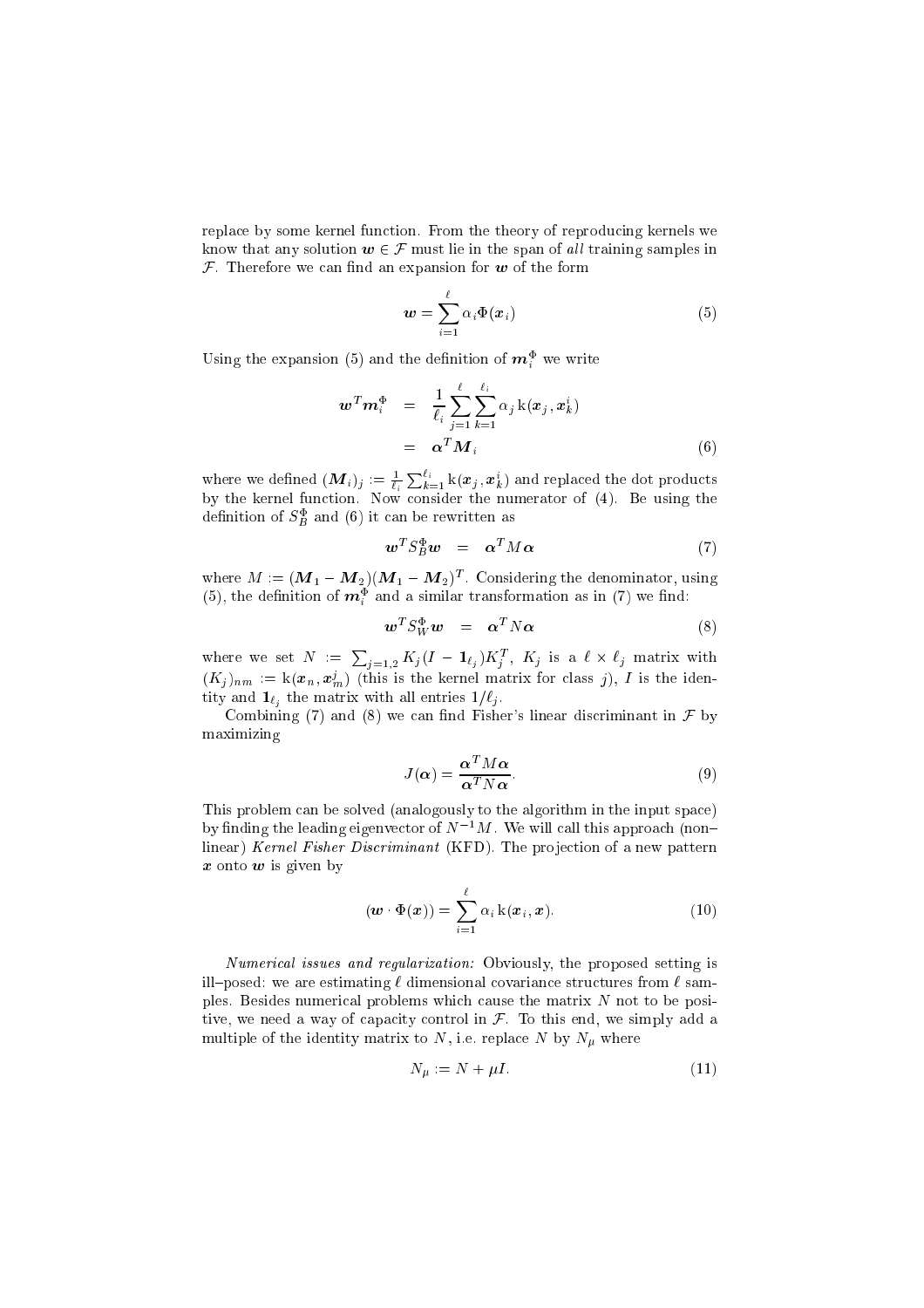This can be viewed in different ways: (i) it clearly makes the problem numerically more stable, as for  $\mu$  large enough  $N_{\mu}$  will become positive definite; (ii) it can be seen in analogy to  $[4]$ , decreasing the bias in sample based es $t$ imation of eigenvalues; (iii) it imposes a regularization on  $||\alpha||$  (remember that we are maximizing  $(9)$ , favoring solutions with small expansion coefficients. Although the real influence in this setting of the regularization is not yet fully understood, it shows onne
tions to those used in Support Ve
tor Machines (see also [14]). Furthermore, one might use other regularization type additives to TV, e.g. penalizing  $||\boldsymbol{w}||$  and analogy to SVM (by adding the full kernel matrix  $K_{ij} = k(x_i, x_j)$ .

# **EXPERIMENTS**

Figure 1 shows an illustrative omparison of the feature found by KFD and the first and second (non-linear) feature found by Kernel PCA [16] on a toy data set. For both we used a polynomial kernel of degree two and for KFD the regularized within class scatter (11) where  $\mu = 10^{-1}$ . Depicted are the two classes (crosses and dots), the feature value (indicated by grey level) and ontour lines of identi
al feature value. Ea
h lass onsists of two noisy parabolic shapes mirrored at the  $x$  and  $y$  axis respectively. We see, that the KFD feature dis
riminates the two lasses in a nearly optimal way, whereas the Kernel PCA features, albeit des
ribing interesting properties of the data set, do not separate the two classes well (although higher order Kernel PCA features might be dis
riminating, too).

To evaluate the performan
e of our new approa
h we performed an extensive omparison to other state-of-the-art lassiers. The experimental setup was chosen in analogy to [10] and we compared the Kernel Fisher Discriminant to AdaBoost, regularized AdaBoost (also [10]) and Support Vector Ma
hines (with Gaussian kernel). For KFD we used Gaussian kernels, too, and the regularized within-class scatter from (11). After the optimal direction  $w \in \mathcal{F}$  was found, we computed projections onto it by using (10). To estimate an optimal threshold on the extracted feature, one may use any classification technique, e.g. as simple as fitting a sigmoid [9]. Here we used a linear Support Ve
tor Ma
hine (whi
h is optimized by gradient des
ent as we

Figure 1: Comparison of feature found by KFD (left) and those found by Kernel PCA: first (middle) and second (right); details see text.

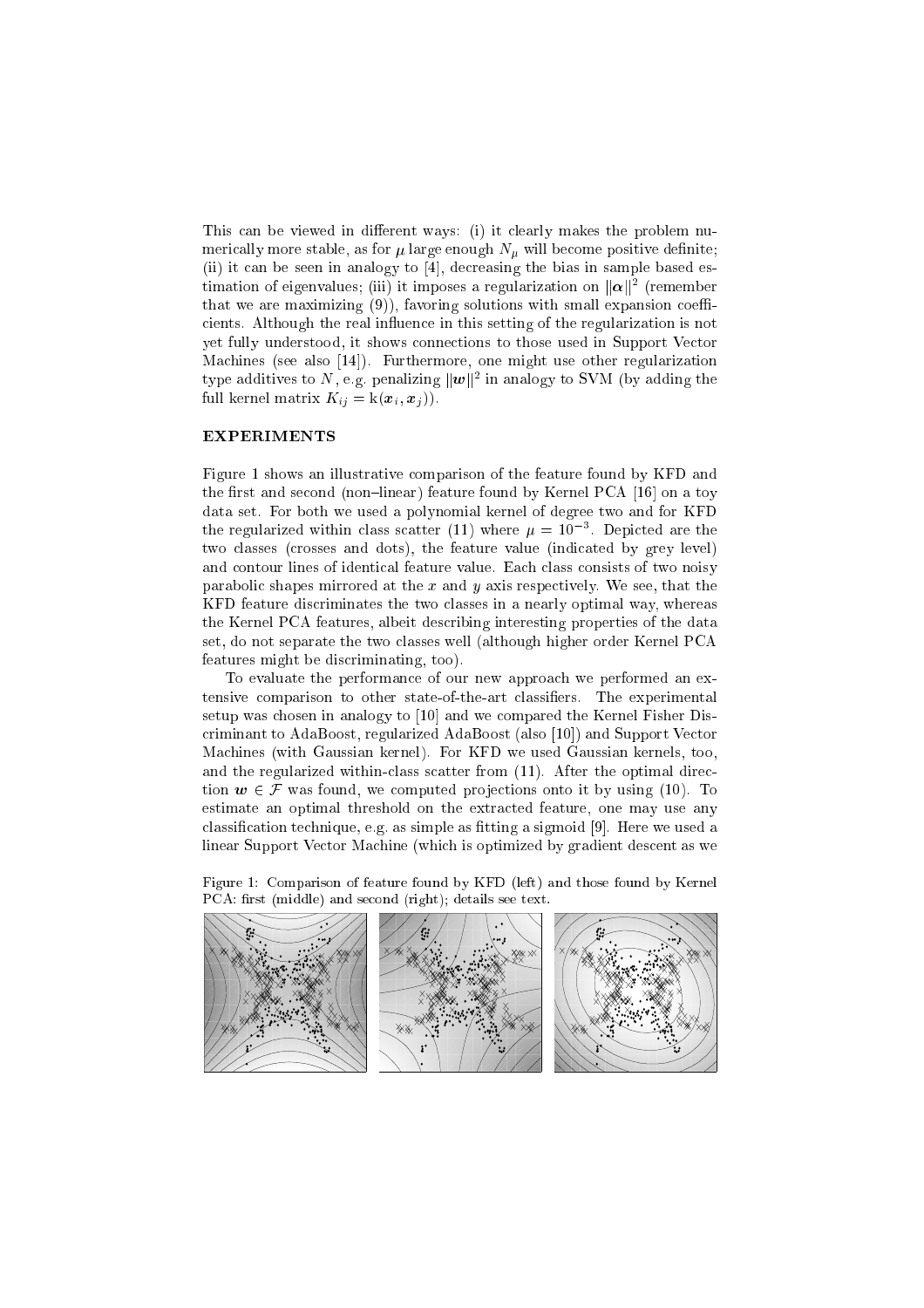Table 1: Comparison between KFD, a single RBF classifier, AdaBoost (AB), regularized AdaBoost  $(AB_R)$  and Support Vector Machine (SVM) (see text). Best method in bold face, second best emphasized.

|           | RBF            | AB             | $AB_B$         | <b>SVM</b>     | <b>KFD</b>        |
|-----------|----------------|----------------|----------------|----------------|-------------------|
| Banana    | $10.8 + 0.6$   | $12.3 \pm 0.7$ | $10.9 \pm 0.4$ | $11.5 \pm 0.7$ | $10.8 + 0.5$      |
| B. Cancer | $27.6 \pm 4.7$ | $30.4 \pm 4.7$ | $26.5 \pm 4.5$ | $26.0 \pm 4.7$ | $25.8 + 4.6$      |
| Diabetes  | $24.3 \pm 1.9$ | $26.5 \pm 2.3$ | $23.8 \pm 1.8$ | $23.5 \pm 1.7$ | $23.2 \pm 1.6$    |
| German    | $24.7 \pm 2.4$ | $27.5 \pm 2.5$ | $24.3 \pm 2.1$ | $23.6 \pm 2.1$ | $23.7 \pm 2.2$    |
| Heart     | $17.6 \pm 3.3$ | $20.3 \pm 3.4$ | $16.5 \pm 3.5$ | $16.0 \pm 3.3$ | 16.1 $\pm$ 3.4    |
| Image     | $3.3 \pm 0.6$  | $2.7 + 0.7$    | $2.7 + 0.6$    | 3.0 $\pm 0.6$  | $4.8 \pm 0.6$     |
| Ringnorm  | $1.7 \pm 0.2$  | $1.9 + 0.3$    | $1.6 \pm 0.1$  | $1.7 \pm 0.1$  | $1.5{\pm}0.1$     |
| F.Sonar   | $34.4 \pm 2.0$ | $35.7 \pm 1.8$ | 34.2 $\pm$ 2.2 | $32.4 \pm 1.8$ | $33.2 \pm 1.7$    |
| Splice    | $10.0 \pm 1.0$ | $10.1 \pm 0.5$ | $9.5 \pm 0.7$  | $10.9 \pm 0.7$ | $10.5 \pm 0.6$    |
| Thyroid   | $4.5 \pm 2.1$  | $4.4 \pm 2.2$  | $4.6 \pm 2.2$  | $4.8 \pm 2.2$  | $4.2 + 2.1$       |
| Titanic   | $23.3 \pm 1.3$ | $22.6 \pm 1.2$ | $22.6 \pm 1.2$ | $22.4 \pm 1.0$ | $23.2 \pm 2.0$    |
| Twonorm   | $2.9 \pm 0.3$  | $3.0 \pm 0.3$  | 2.7 $\pm$ 0.2  | $3.0 \pm 0.2$  | $2.6 \!\pm\! 0.2$ |
| Waveform  | $10.7 \pm 1.1$ | $10.8 \pm 0.6$ | $9.8 + 0.8$    | $9.9 \pm 0.4$  | $9.9 \pm 0.4$     |

only have 1-d samples). A drawback of this, however, is that we have another parameter to control, namely the regularization constant in the SVM.

We used 13 artificial and real world datasets from the UCI, DELVE and STATLOG benchmark repositories (except for banana).<sup>1</sup> The problems which are not binary were partitioned into two-class problems. Then 100 partitions into test and training set (about  $60\%:40\%$ ) were generated. On each of these data sets we trained and tested all classifiers (see [10] for details). The results in table 1 show the average test error over these 100 runs and the standard deviation. To estimate the necessary parameters we ran 5-fold cross validation on the first five realizations of the training sets and took the model parameters to be the median over the five estimates.<sup>2</sup>

Furthermore, we conducted preliminary experiments with KFD on the USPS dataset of handwritten digits where we restricted the expansion of  $w$ in  $(5)$  to run only over the first 3000 training samples. We achieved a 10class error of 3.7% with a Gaussian kernel of width  $0.3 \cdot 256$ , which is slightly superior to a SVM with Gaussian kernel  $(4.2\%$  [13]).

*Experimental results:* The experiments show that the Kernel Fisher Discriminant (plus a Support Vector Machine to estimate the threshold) is competitive or in some cases even superior to the other algorithms on almost all data sets (an exception being **image**). Interestingly, both SVM and KFD construct an (in some sense) optimal hyperplane in  $\mathcal F$ , while we notice that the one given by the solution  $w$  of KFD is often superior to the one of SVM.

 $^1$ The breast cancer domain was obtained from the University Medical Center, Inst. of Oncology, Ljubljana, Yugoslavia. Thanks to M. Zwitter and M. Soklic for the data.

 $^{2}$ In fact we did two such runs, first with a coarse and then with a finer stepping over parameter space. The data sets can be obtained via http://www.first.gmd.de/~raetsch/.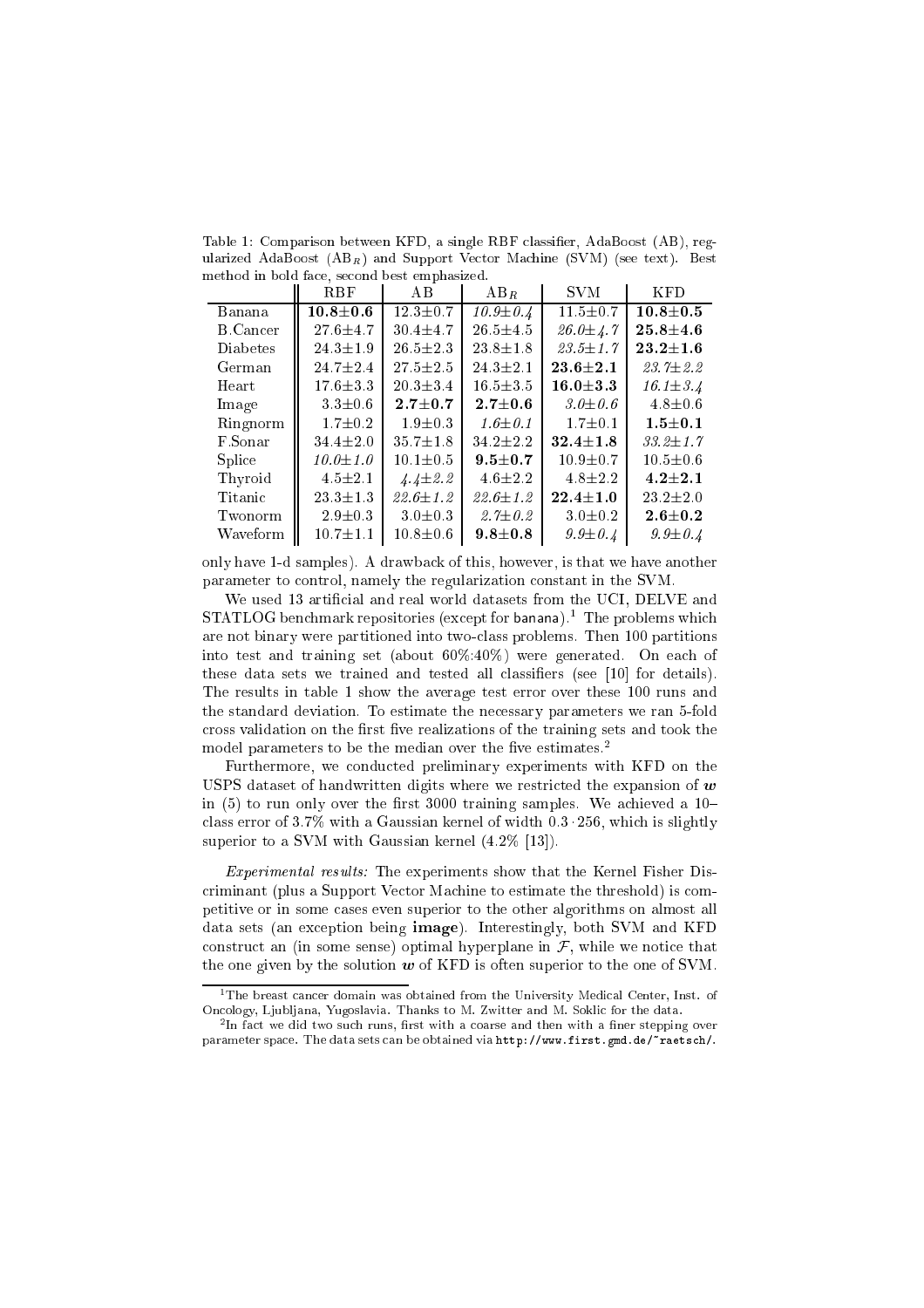# DISCUSSION AND CONCLUSIONS

Fisher's discriminant is one of the standard linear techniques in statistical data analysis. However, linear methods are often too limited and there have been several approaches in the past to derive more general class separability criteria (e.g. [6, 8, 5]). Our approach is very much in this spirit, however, due to the fact that we are computing the discriminant function in some feature space  $\mathcal F$  (which is non-linearly related to input space), we are still able to find closed form solutions and maintain the theoretical beauty of Fisher's discriminant analysis. Furthermore different kernels allow for high flexibility due to the wide range of non-linearities possible.

Our experiments show that KFD is ompetitive to other state of the art classification techniques. Furthermore, there is still much room for extensions and further theory as linear dis
riminant analysis is an intensively studied field and many ideas previously developed in the input space carry over to feature spa
e.

Note that while the omplexity of SVMs s
ales with the number of Support Vectors, KFD does not have a notion of SVs and its complexity scales with the number of training patterns. On the other hand, we speculate, that some of the superior performan
e of KFD over SVM might be related to the fact, that KFD uses all training samples in the solution, not only the difficult ones, i.e. the Support Ve
tors.

Future work will be dedicated to finding suitable approximation schemes  $(e.g. [2, 15])$  and numerical algorithms for obtaining the leading eigenvectors of large matrices. Further fields of study will include the construction of multilass dis
riminants, a theoreti
al analysis of generalization error bounds of KFD, and the investigation of the onne
tion between KFD and Support Vector Machines (cf.  $[18, 17]$ ).

Acknowledgment. This work was supported in part by grants of the DFG  $(JA 379/5-1, 5-2, 7-1)$  and  $EC STORM$  project number 25387. We thank A. Smola for helpful omments and dis
ussions.

### **REFERENCES**

- [1] M. Aizerman, E. Braverman and L. Rozonoer, "Theoretical foundations of the potential function method in pattern recognition learning." Automation and Remote Control, vol. 25, pp. 821  $-$  837, 1964.
- [2] C. Burges, "Simplified support vector decision rules," in L. Saitta, ed., Prooceedings, 13th ICML, San Mateo, CA, 1996, pp. 71-77.
- [3] P. Devijver and J. Kittler, Pattern Recognition: A Statistical Approa
h, Prenti
e Hall, 1982.
- [4] J. Friedman, "Regularized discriminant analysis," Journal of the American Statistical Association, vol. 84, no. 405, pp. 165-175, 1989.